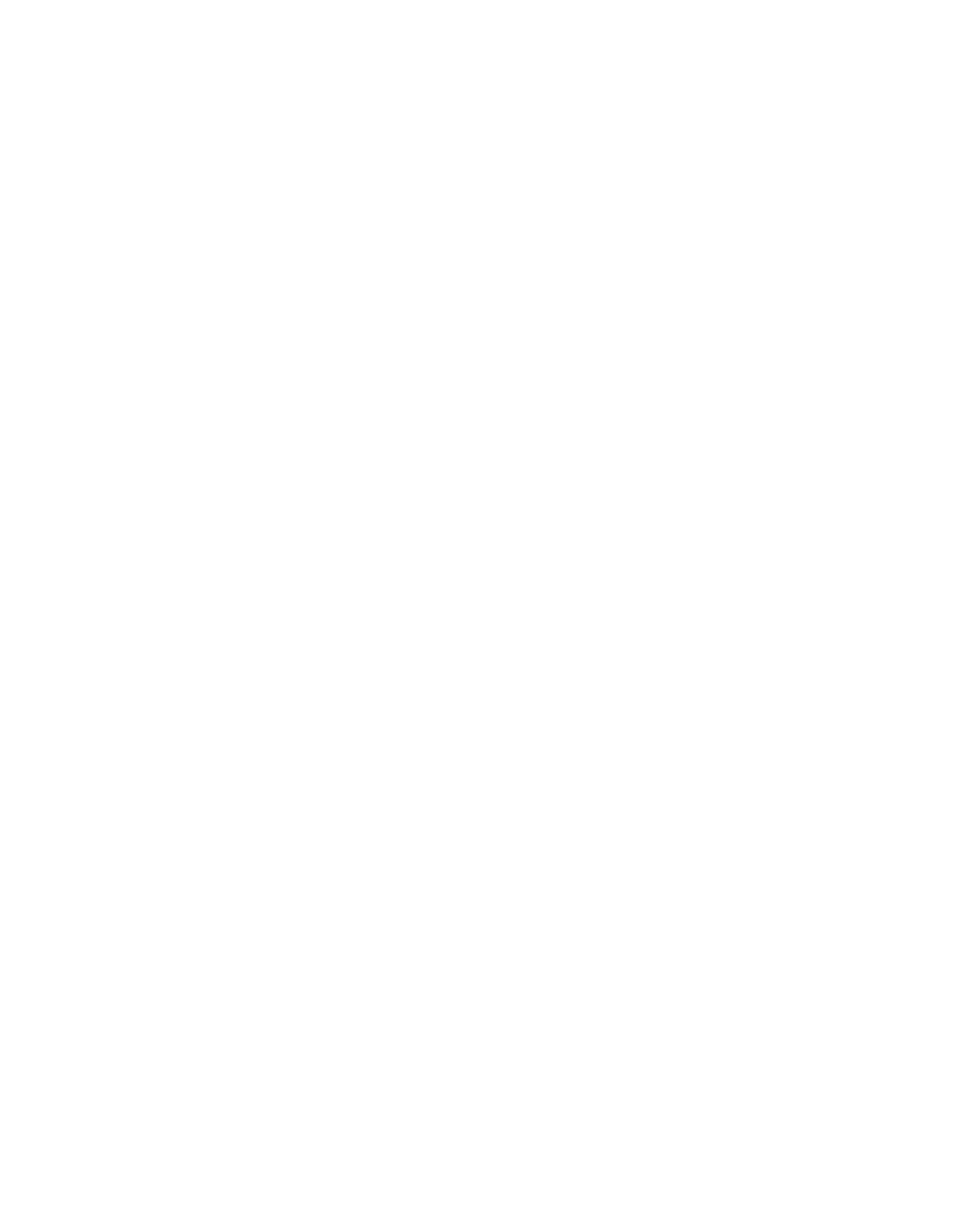# **BACKGROUND**

In October 2019, Focus Strategies provided a Baseline System Assessment with initial implementation steps that homeless system leadership and stakeholders in Santa Cruz County can take to improve the community's homeless crisis response. These recommendations were focused on short-term improvements that could be implemented while Focus Strategies continued to support longer-term planning work. In late 2019 and early 2020, four work groups were convened to begin implementing these recommendations. This document provides a summary of the work group results and recommendations.

The four work groups were:

- 1. Systemwide diversion and Coordinated Entry (CE) refinement
- 2. Housing-focused emergency shelter
- 3. Outreach services
- 4. Governance, planning and communications

# A. Systemwide Diversion and Coordinated Entry (CE) Refinement

Need Identified: The Focus Strategies Baseline Assessment Report identified a need for a systemwide diversion/problem solving practice to provide people seeking assistance from the homeless system with immediate practical assistance to identify housing solutions and reduce the need for people to use emergency shelters and other homeless assistance programs. A complimentary need was identified to refine Smart Path, the local Coordinated Entry (CE) system, to more effectively prioritize people with the greatest need for housing assistance.

Purpose of Work Group: To develop an implementation plan to provide diversion/problem solving practices systemwide, in conjunction with refinements to Smart Path processes and policies. The purpose of diversion is to help people who are seeking shelter or other homeless services to remain housed or identify an alternative housing solution outside of the homeless response system. Diversion is also sometimes called Problem Solving or Rapid Resolution.

Convener/Facilitator: Human Services Department (HSD) Smart Path Team (convenor) & Focus Strategies (content expert and Facilitation support).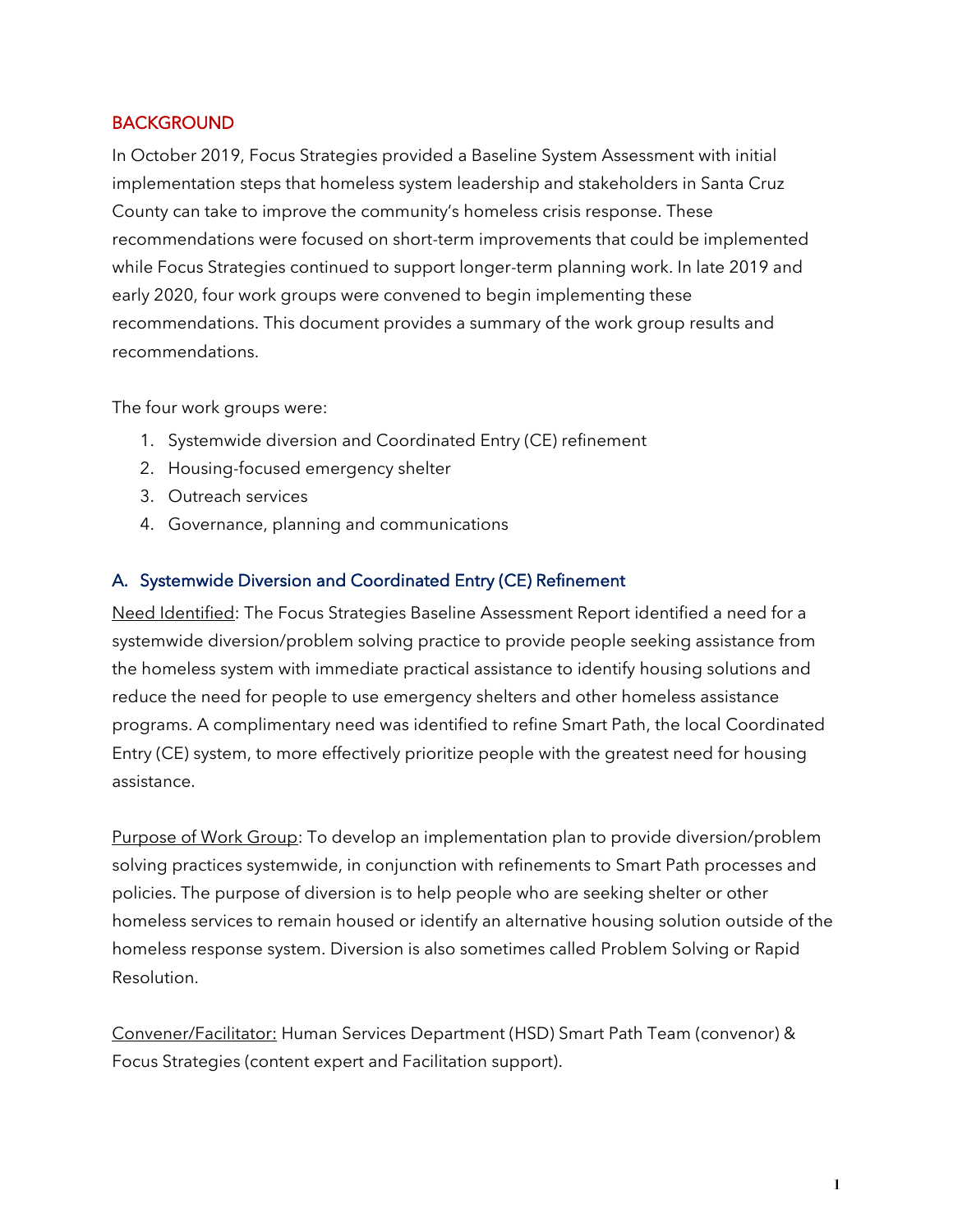Participants: Staff from HSD Smart Path, Veterans Resource Center (VRC), and Housing Matters.

Summary of Work Conducted: This group held seven meetings between September 2019 and January 2020. The group produced a design for systemwide diversion and accompanying changes to Smart Path to create a more streamlined process that is more effective at supporting those with the highest needs to secure housing assistance, while providing diversion to those with lower needs. On February 12, 2020, Focus Strategies facilitated two workshops: (1) a training to introduce diversion to interested providers and other stakeholders, (2) a design session to present and receive feedback on the proposal for implementing diversion and associated changes to Smart Path. Both sessions were wellattended; participants were very engaged and provided thoughtful input.

## Conclusions and Recommendations for Action Plan:

The proposed design for systemwide diversion is documented in a draft proposal completed in February 2020. Highlights of the proposal, that will inform the Three-Year Action Plan, include recommendations to:

- 1. Integrate diversion into the Smart Path process by offering a diversion conversation to each homeless household seeking assistance from the homeless system.
- 2. Offer diversion prior to conducting the Smart Path assessment, with the goal that households identify a housing solution outside the homeless system and the number of people waiting for a housing referral is reduced.
- 3. Train existing Smart Path Assessors to conduct strengths-based diversion conversations.
- 4. Reduce the number of Smart Path Assessors and provide more robust initial and ongoing training and support to ensure fidelity to best practices, including an ongoing peer learning collaborative.
- 5. Develop a pool of flexible funding that can be used to help implement housing solutions as part of the diversion process (small amounts of one-time assistance, such as for move-in costs or to help defray a debt that will allow a person to move back in with a friend or family member).
- 6. Implement an "inventory-based" prioritization process for Smart Path referrals that more efficiently identifies households with the greatest needs and provides swifter access to rapid rehousing and permanent supportive housing available through the homeless crisis response system.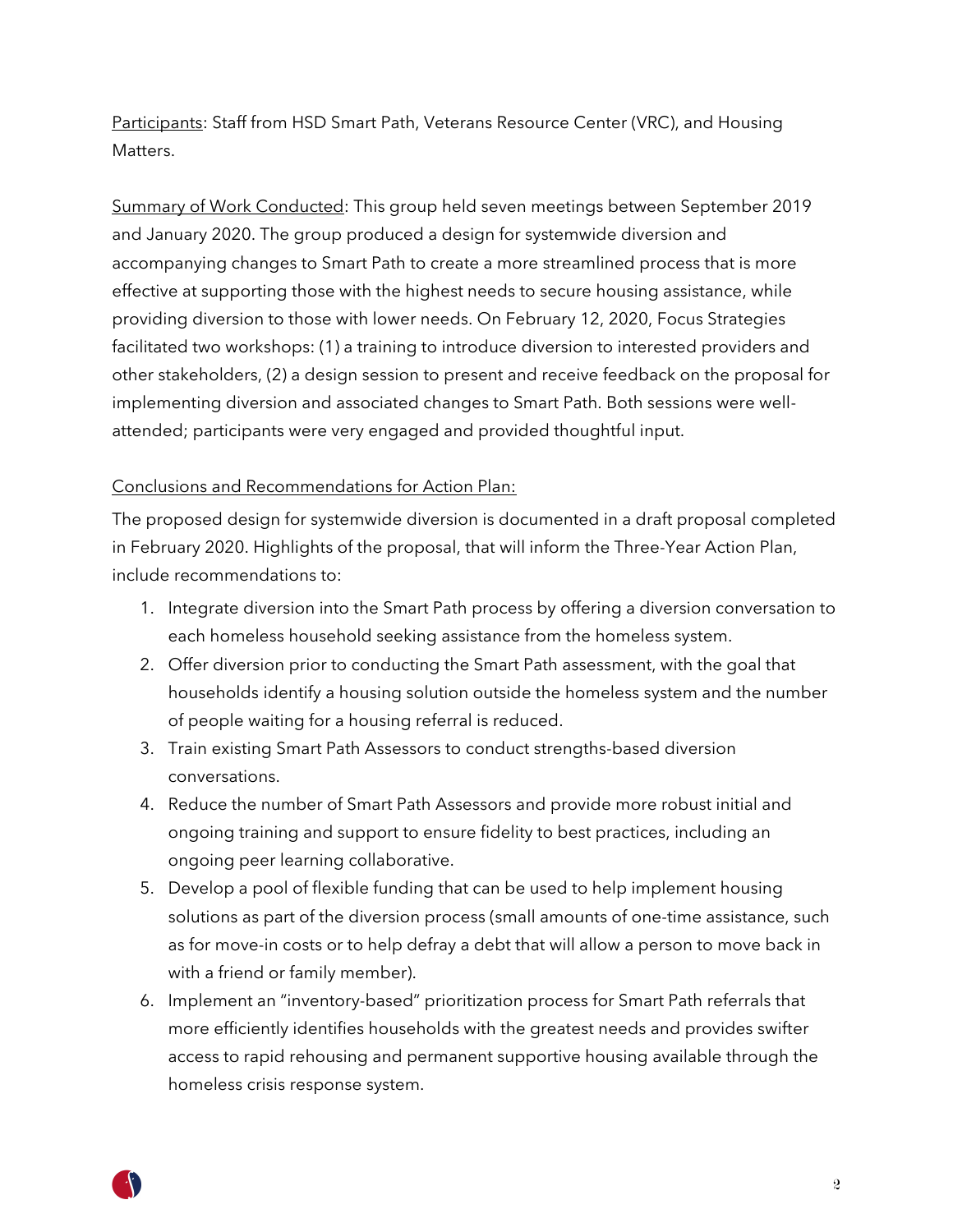Diversion data will be collected as part of the Homeless Management Information System (HMIS). Key performance measures will be established and tracked, including:

- Percentage of people who receive a diversion conversation who are successfully diverted. Based on data from other communities, this will likely be higher for families than for adults.
- Time from diversion conversation to time the housing resolution plan is successfully implemented.
- Rate of return to homelessness for people successfully diverted.

# Implications/Impact of COVID-19 on this Work Area

The COVID-19 pandemic has had a number of implications for and impacts on this work:

- As more people in the Santa Cruz community experience financial hardship and difficulty paying rent, there will be increasing pressure on the homeless system to assist people who are on the verge of homelessness. Implementing systemwide diversion will be critical to helping many of these households identify housing solutions and prevent an increase in the rate of entry into shelter.
- The emergency shelter system in Santa Cruz County has expanded rapidly in response to COVID-19, with several new facilities established for isolation and quarantine as well as to help reduce the capacity of existing shelters so that they can maintain safe social distancing among residents and provide a safe place for persons living unsheltered to stay. To manage access into the rapidly changing shelter inventory, HSD has established a coordinated referral process that centralizes assessment and placement of unsheltered persons into shelter beds. This new process presents an opportunity to link persons to systemwide diversion strategies to help some of these individuals identify an immediate and safe housing solution that will either prevent entrance to the shelter system or minimize the number of days they spend in shelter.
- Homeward Bound is being incorporated as a diversion tool and problem solving element of the coordinated care pilot initiated by the Shelter and Care DOC.

# B. Housing-Focused Emergency Shelter

Need Identified: The Baseline Assessment identified existing emergency shelters in Santa Cruz County as having very uneven availability of services and supports to assist residents to obtain housing. Some shelters had services in place to support clients to develop housing plans or provide case management, but many did not and there is not a consistent practice in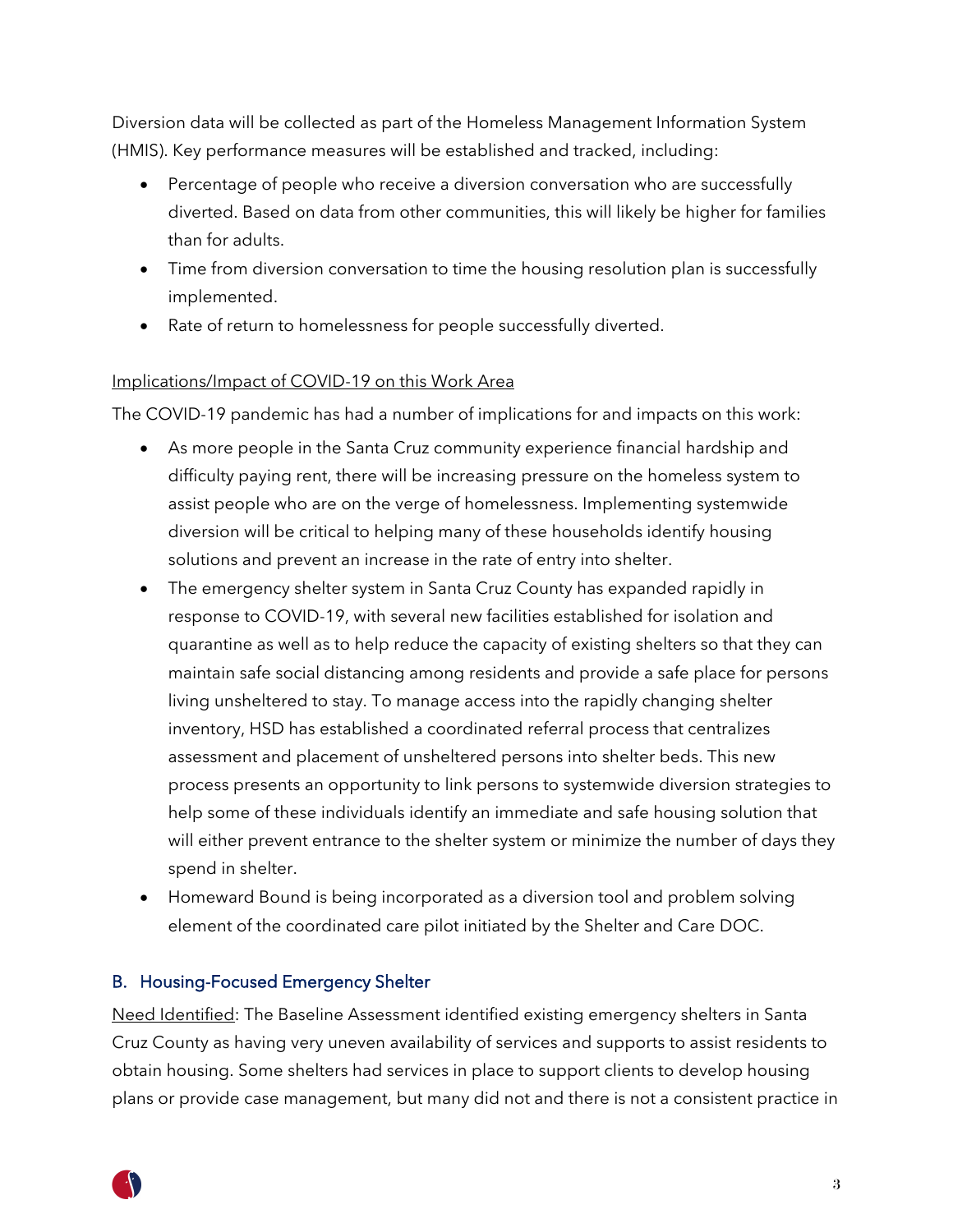place across the system, nor sufficient resources available to facilitate increased and more rapid movement of people out of shelters and into housing.

Purpose of Work Group: To assess current emergency shelter policies, practices and resources that support residents to secure housing, identify what is working and where there are gaps, and develop recommendations for system-wide changes at all shelters that will increase the rate at which residents are exiting shelter into housing.

Convener/Co-Facilitators: County of Santa Cruz Homeless Services Coordination Office (HSCO) and Housing Matters; Focus Strategies (content expert and facilitation support).

Participants: Regular participation included representatives from the following shelter organizations: Association of Faith Communities of Santa Cruz (AFC), Encompass Community Services, Front Street, Inc., Housing Matters, Monarch Services, New Life Community Services, Pajaro Valley Shelter Services, Siena House, and The Salvation Army. Many organizations had multiple staff participating, particularly if they operate multiple shelters. This group had representation of staff from nearly all emergency shelters in the community.

Summary of Work Conducted: This group held five meetings between October 2019 and January 2020. They created an inventory of practices, policies, and resources that shelters have available to help residents secure housing (including results of a survey completed by 100% of participating agencies) and identified gaps in what they are able to offer. Building off this information gathering, the group developed a list of potential solutions that could help shelters better support residents to have successful housing outcomes. In early December, Focus Strategies conducted three focus groups with people currently living in emergency shelter, to solicit feedback on the needs and the potentials solutions identified by the working group. Input from the focus groups was then used to refine the proposed solutions.

### Conclusions and Recommendations for Action Plan:

Based on their own work and feedback from shelter participant focus groups, the work group recommends three categories of expansion and resources in the system to increase the focus on movement to housing from shelters and to facilitate more and faster movement to housing.

1. Expand availability of housing-focused case management/advocacy for people staying in shelters; this could be through expansion of dedicated staff within shelters,

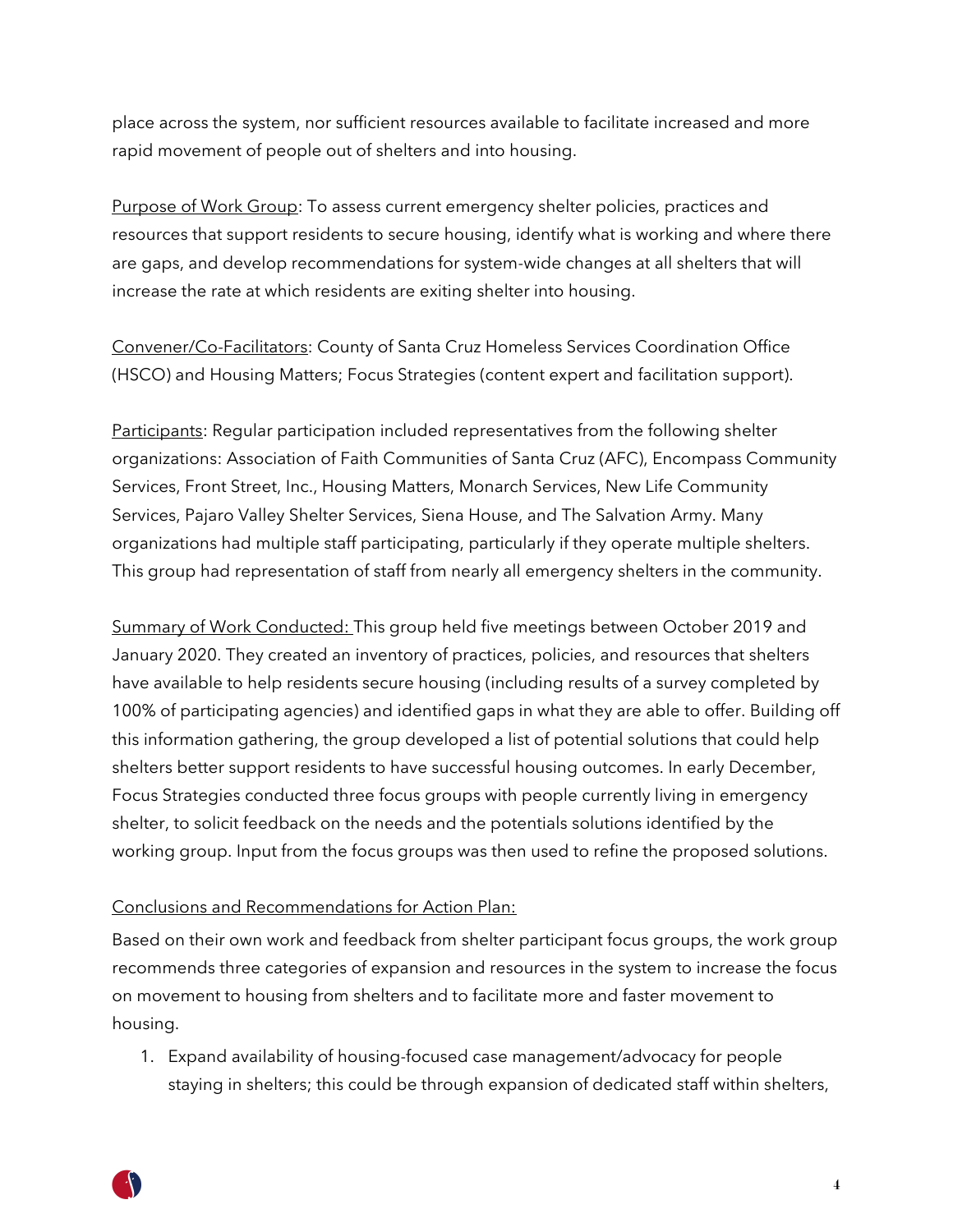increased community-based case management that can serve people within shelters, or a combination of these approaches.

- 2. Make available flexible funding to help residents leave shelter to housing; including funds for short-term rental assistance and other more flexible expenditures that can be used to support a housing resolution. Funding should be made available in a way that ensures that shelter participants have equal access to this support regardless of the shelter they are staying in, and considerations for a funding pool should be considered.
- 3. Provide capacity building and training for staff working in shelters to support housing movement, either as primary advocates and/or in support of the case manager/advocates assigned to work with shelter guests.

## Implications/Impact of COVID-19 on this work area

- The County is currently developing a system-wide coordinated care pilot that focuses on case management, housing navigation, and rental assistance for participants in shelters. The model is being tested amongst a small sample of shelters and will be scaled to the entire system after it has been refined.
- The County is currently looking at ways to set up a flexible pool of assistance that can be used to support immediate housing exits from both existing and expanded shelters and for those who are in non-congregate settings (hotels) during the COVID-19 crisis.
- Initial efforts at capacity building and training for staff have begun during the County's emergency response to COVID-19. Shelter staff have been provided training on mental health first aid and technical assistance on operations during a weekly Shelter Provider Call.

# C. Outreach Services

Need Identified: The Baseline assessment identified that Santa Cruz has a number of entities conducting outreach to unsheltered people but there was no formal coordination of these efforts, agreed upon goals, shared protocols, consistent data collection, or common outcome measures. It also found that the community lacks a proactive strategy for addressing encampments and unsheltered homelessness as part of a systematic response to homelessness. The longer-term strategy on unsheltered homelessness was deferred for the upcoming Strategic Action Plan but shorter term action was recommended to ensure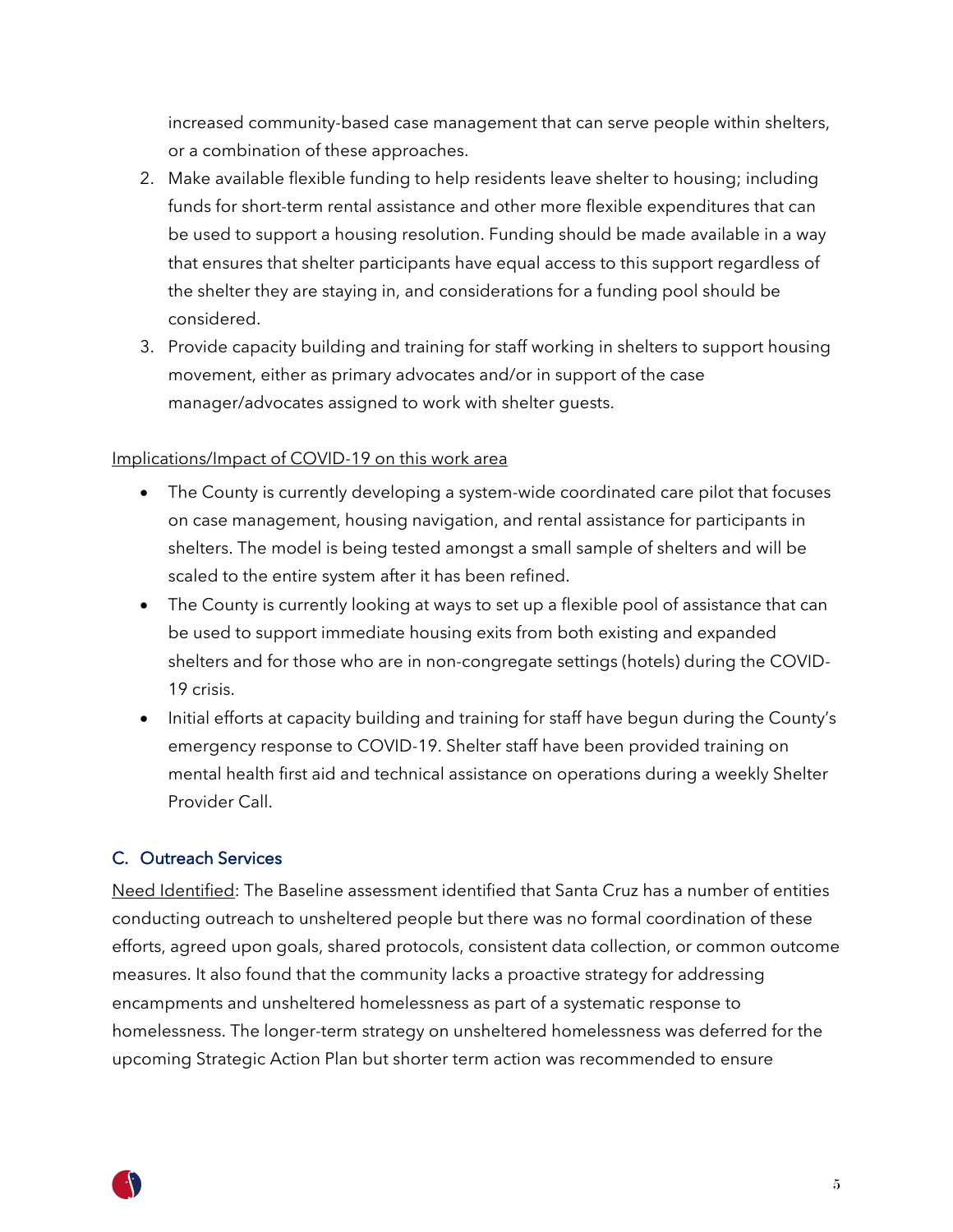outreach is efficiently deployed and connected to the rest of the system, and to lay the groundwork for a more comprehensive approach to unsheltered homelessness.

Purpose of Work: Understand existing outreach efforts, identify gaps and duplication, and develop recommendations to better coordinate and standardize outreach efforts.

Co-Convener/Facilitators: County of Santa Cruz Health Services Agency (HSA) and HSCO; Focus Strategies (content experts and facilitators).

Participants: Representation varied across meetings but included staff from the majority of outreach efforts in the community, including those funded by the County and City of Santa Cruz, non-profit, and grassroots efforts.

Summary of Work Conducted: An initial large convening took place in late November 2019, attended by over 40 staff representing a broad range of outreach teams operating within Santa Cruz County. The attendees shared information about how they each approach outreach, brainstormed what could make outreach more effective, and identified training needs. A smaller group was formed and met three times between January and March 2020 to continue to explore opportunities for better definition of outreach, greater coordination, development of shared standards, and discussion of outreach goals and measurement.

# Conclusions and Recommendations for Action Plan:

- 1. The group has prioritized developing a set of quality standards to define and standardize the purpose of outreach, skills outreach workers should have, and what services the outreach teams should be equipped to provide.
- 2. The group also discussed the need for better data and information sharing about program availability and for some common outcome measurements.
- 3. The group also identified many gaps in the system that impact the ability to connect unsheltered persons experiencing homelessness to shelter and housing-focused services. They specifically identified the need for lower-barrier shelter and more case management services and housing; these needs will be addressed in other parts of the Strategic Action Plan.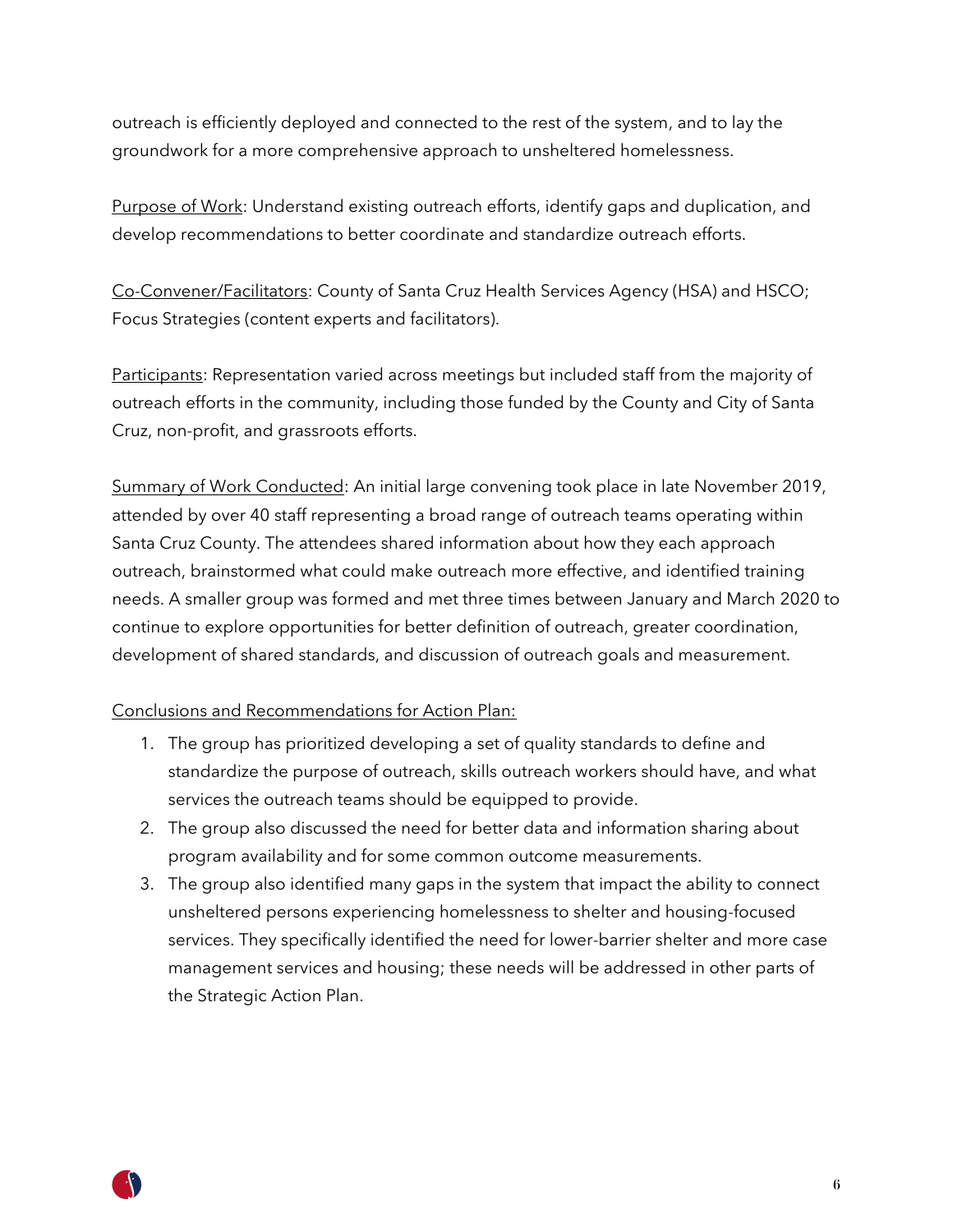### Implications/Impact of COVID-19 on this work area

- With the advent of COVID-19, significant action has been taken to align and rapidly deploy expanded outreach services, especially across HSA and HSD, to provide education about COVID-19, address health needs, support physical distancing, and help meet immediate survival needs. The experience from this rapid alignment effort has been positive for increasing coordination and efficacy of outreach, providing a platform to build on.
- A work group has convened to develop a plan for outreach teams to collect basic information and COVID-19 data to be entered into HMIS.
- The resources available to respond to the epidemic (expanded shelter beds, including Project RoomKey beds, safe camping supplies, etc.) have made outreach and engagement much more productive. Outreach efforts are now better integrated with a coordinated shelter referral process.

## D. Governance, Planning and Communication

Need Identified: The Focus Strategies Baseline Assessment Report identified a need for a more robust system-wide alignment around priorities and goals, capacity for data-driven decision making, and a more refined and empowered governance and implementation structure. The report also noted that this aligned system will need increased staffing capacity to support the system structure and see goals to fruition. Without these elements in place Santa Cruz cannot be said to have a fully realized homeless crisis response system in which all the parts work together toward a common set of measurable goals; without such a system, progress on reducing homelessness will remain elusive.

Purpose of Work Group: The Governance work group was tasked with developing a proposed plan to create a systemwide governance body that will design, direct, and evaluate the response to homelessness in Santa Cruz County, including a proposed scope for its decision-making (what the body would have purview over), structure, and decision-making and input processes. The work was informed by the work of the Governance Study Committee that convened in 2017.

Convener/Facilitator: HSCO (convener) and Focus Strategies (content expert and facilitation support).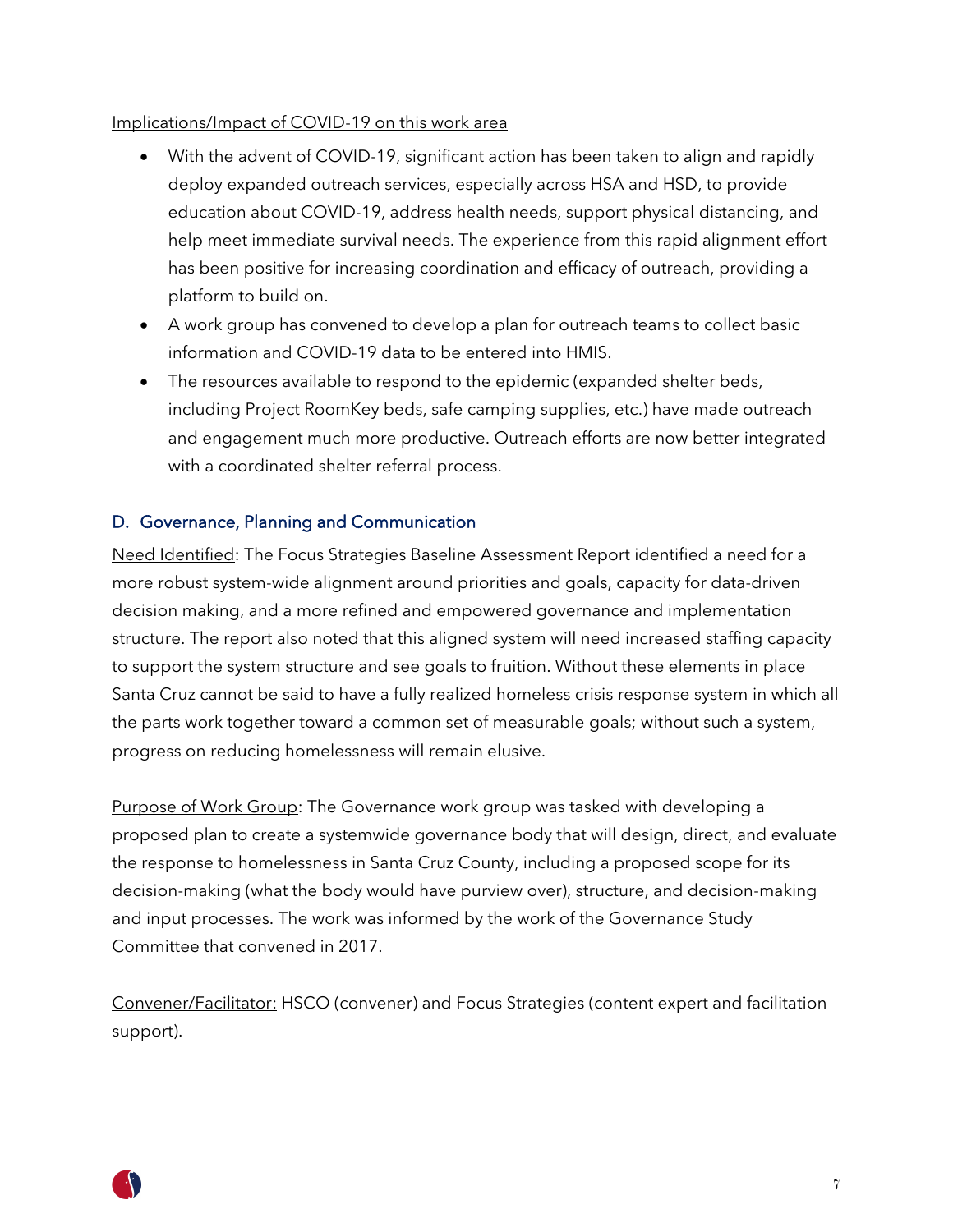Participants: Representatives from: City of Santa Cruz, City of Scotts Valley, City of Watsonville, Housing Matters, Applied Survey Research, Smart Solutions, and County of Santa Cruz (HSD, HSA, County Administrative Office, and Board of Supervisors staff)

Summary of Work Conducted: This group held seven meetings between November 2019 and March 2020. The group has drafted a proposal for a new Governance Entity and had begun the process of presenting the proposal to key stakeholders at the time the COVID-19 pandemic began.

# Conclusions and Recommendations for Strategic Action Plan

The primary recommendations of the governance work group are:

- 1. to establish a governance structure to design, direct, and evaluate an effective regional homelessness response system;
- 2. empower the new governance structure to set investment priorities informed by data and allocate funding to maximize results, and;
- 3. authorize the new structure to take input, make decisions, hold accountability, and communicate about the regional homelessness response.

The group is proposing a revised governance structure that will guide the region towards a more effective response to homelessness, moving away from reactive decision making and towards forward thinking, systematic improvements and investments. The group recommends that a Charter for the new structure be adopted in 2020, with a process for standing up the new structure developed and integrated into the Strategic Action Plan.

The proposed new structure will consist of:

- A Regional Homelessness Response Commission a multi-jurisdictional body holding authority and accountability for regional homelessness response; setting overall policy; establishing priorities and making funding decisions; setting performance targets and evaluating results; and engaging the community.
- A Community and Technical Advisory Committee (CTAC) that *quides* implementation of regional homelessness response by making recommendations to the Commission on system design, program operations, communications with the community, data collection and evaluation. The CTAC will include people with lived experience; service providers; partner systems; business sector; community